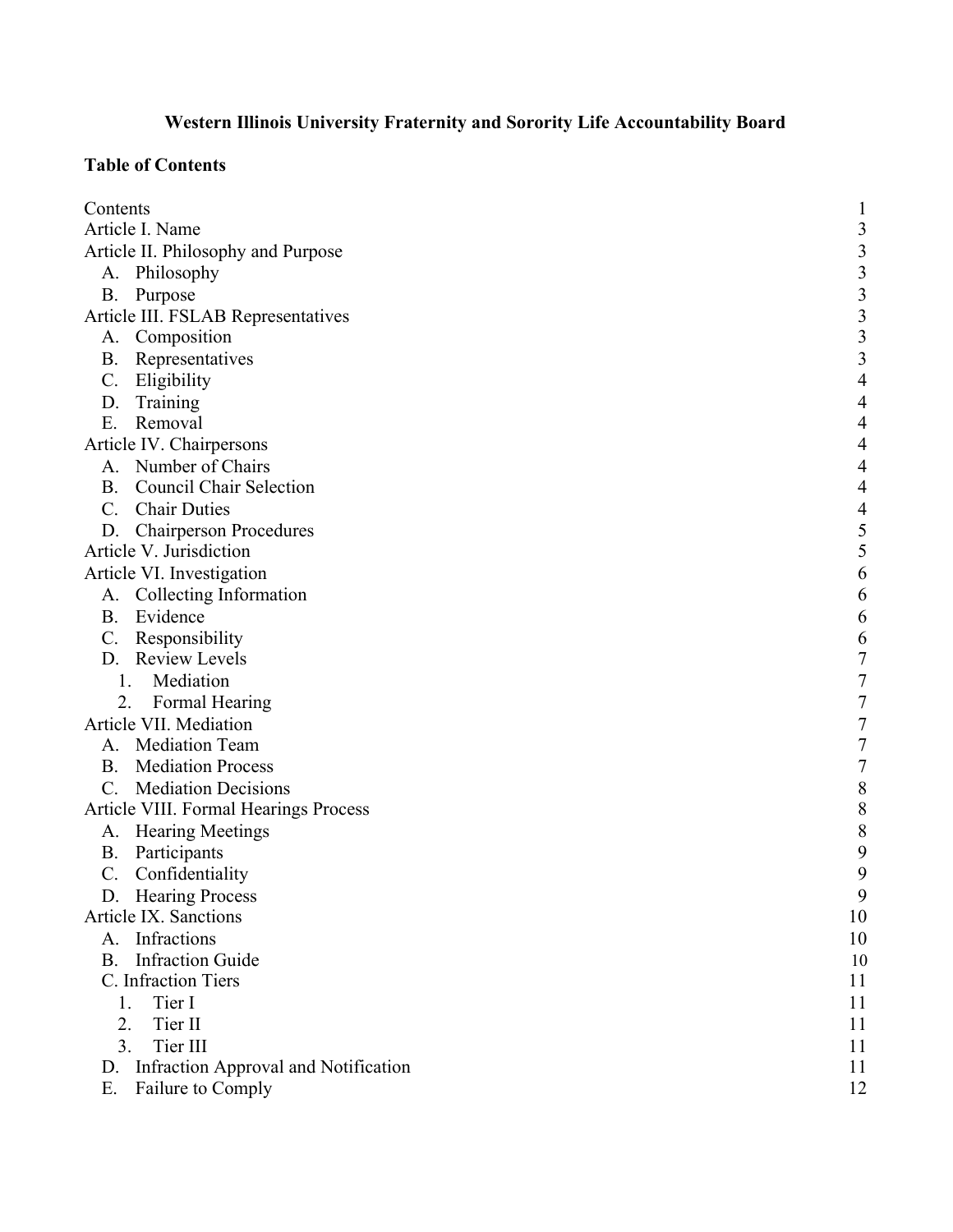Fraternity and Sorority Life Accountability Board Constitution Revised 1/2021 AK, JR, TE, TZ

| 12<br>13<br>13<br>15 |  |
|----------------------|--|
|                      |  |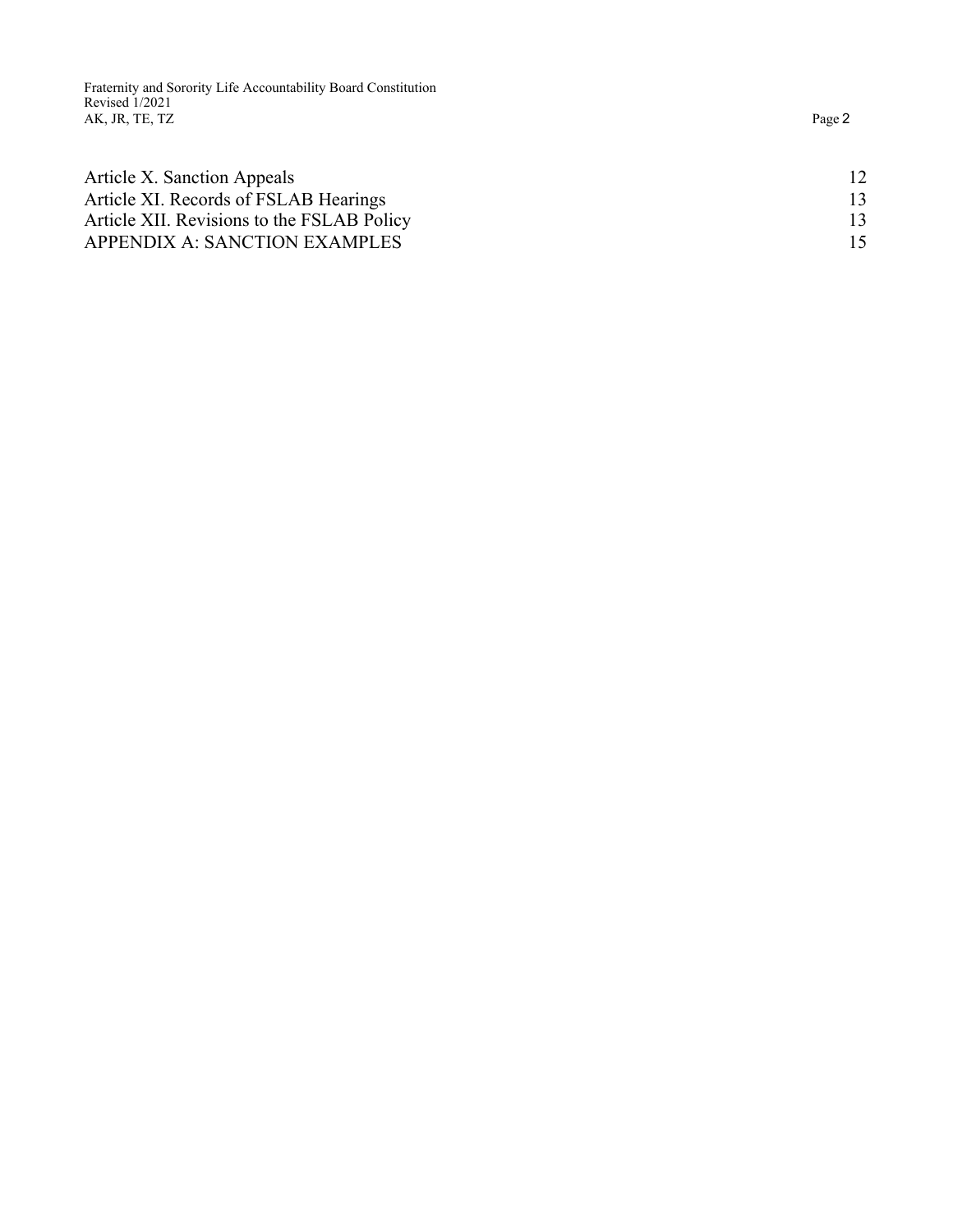### **Western Illinois University Fraternity and Sorority Life Accountability Board**

## **Mission Statement of Fraternity & Sorority Life**

Fraternity & Sorority Life in the Office of Student Engagement at Western Illinois University, in support of diversity and a strong fraternal community, will provide opportunities and resources to complement and assist in the development of students as members of self-governing organizations that promote:

- 1. high standards of scholarship
- 2. a strong commitment to service of the individual,
- 3. respective council and their community,
- 4. a commitment to moral, personal, social, and leadership development
- 5. positive and active citizenship, informed decisions and empowerment to make meaningful contributions to university and local community

#### <span id="page-2-0"></span>**Article I. Name**

The name of this organization shall be the Western Illinois University Fraternity and Sorority Life Accountability Board (FSLAB).

#### <span id="page-2-2"></span><span id="page-2-1"></span>**Article II. Philosophy and Purpose**

A. Philosophy

To align with this mission, the FSLAB exists to assist in the personal growth and development of our fraternity and sorority community by further promoting self-governance, accountability, and responsible citizenship.

The FSLAB seeks to promote actions that align with the values of Western Illinois University and National/International fraternal organizations and to promote the welfare of the individual members and chapters of the fraternity and sorority community.

<span id="page-2-3"></span>B. Purpose

The purpose of the FSLAB is to review allegations of misconduct and violations of FSL Policies and the WIU Student Code of Conduct that involve fraternal social organizations. The FSLAB seeks to mediate or adjudicate a resolution to said allegations.

### <span id="page-2-5"></span><span id="page-2-4"></span>**Article III. FSLAB Representatives**

A. Composition

The FSLAB shall be composed of a pool of affiliated members.

### <span id="page-2-6"></span>B. Representatives

Each chapter must select a representative to sit on Formal Hearings

- 1. Representatives must be available to attend hearings on Fridays at 1 p.m. throughout the entirety of the semester.
- 2. Chapter presidents must notify the Chairpersons of their representatives by the first Friday of each semester.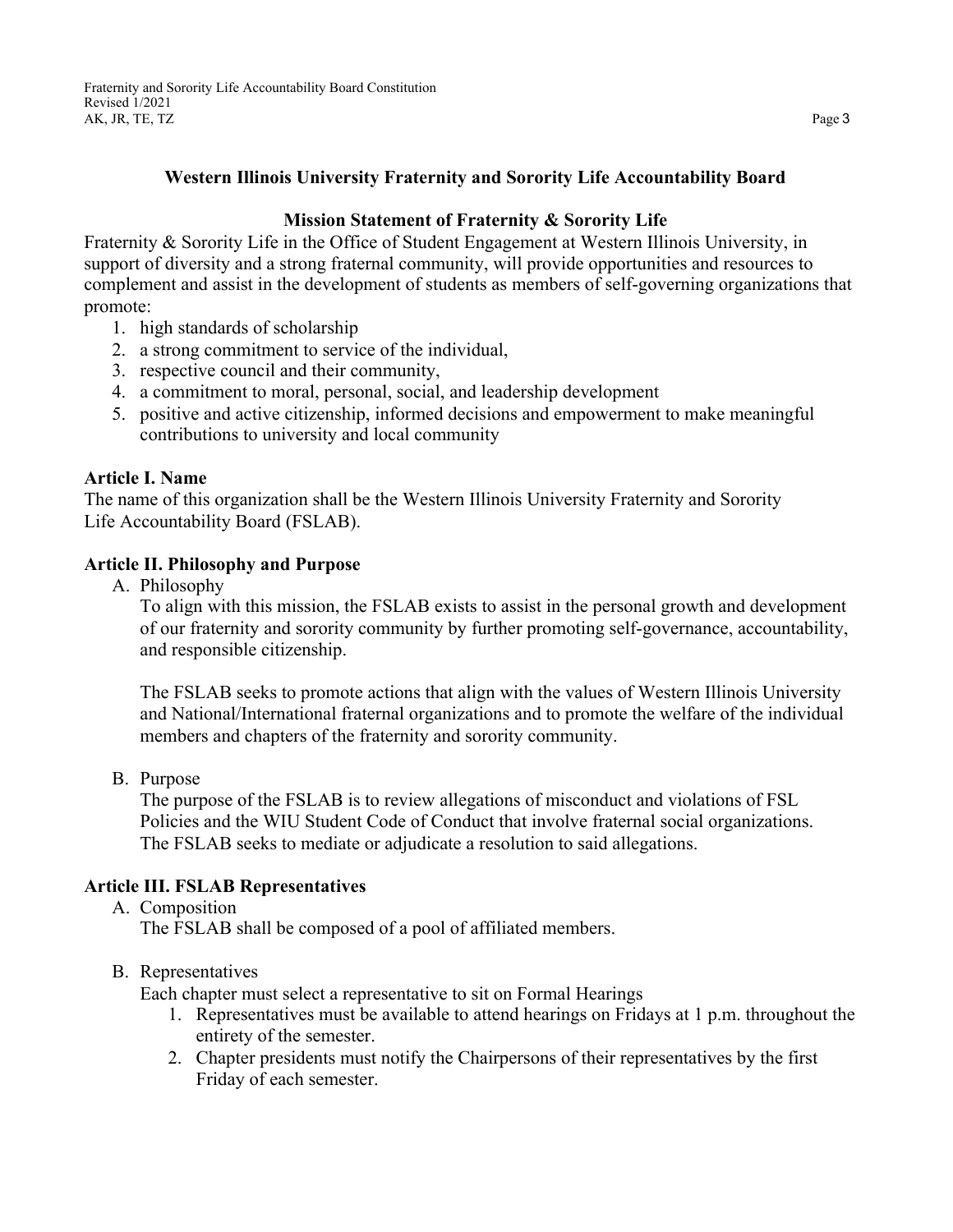## <span id="page-3-0"></span>C. Eligibility

To be eligible for the pool, a student must meet the following criteria:

- 1. Be a full-time undergraduate student at Western Illinois University.
- 2. Be an initiated member of a fully chartered and officially recognized IFC/UGC/PHC organization.
- 3. Be in good judicial standing with the University, the Office of Student Engagement, and their individual chapter.
- 4. Maintain a 2.5 cumulative grade point average.
- 5. Not serve as president of a Greek Letter organization.
- 6. Not serve on the Executive Board of any of the Councils.
- 7. Maintain confidentiality of all FSLAB related proceedings.

## <span id="page-3-1"></span>D. Training

Once selected for the FSLAB, representatives must attend one training session a semester before they can sit in on a hearing.

<span id="page-3-2"></span>E. Removal

If a member no longer fulfills the requirements stated above or does not fulfill the duties expected of a member, the representative will be removed from the pool of eligible representatives.

- 1. Two unexcused absences will result in the chapter representative meeting with the FSL Coordinator or Graduate Advisor. This meeting could result in a removal from the FSLAB.
- 2. If a representative is removed from the FSLAB, the Chapter's President will have 7 calendar days to select a new representative and notify the council Chairperson of their selection.

## <span id="page-3-4"></span><span id="page-3-3"></span>**Article IV. Chairpersons**

A. Number of Chairs

There will be three (3) chairs of the FSLAB. Each governing council (Panhellenic, Interfraternity, and United Greek) will have one (1) chair.

- <span id="page-3-5"></span>B. Council Chair Selection
	- 1. The chairpersons of the FSLAB will be a Vice President or Chairperson from each council, as determined by each council.
	- 2. One chair must be present at all hearings and may not be affiliated with the chapter in question.
- <span id="page-3-6"></span>C. Chair Duties
	- 1. Notify the chapter(s) in writing of the potential violation(s).
	- 2. Contact representatives from the pool to fill the board for each hearing.
		- a. The hearing board will consist of three (3) representatives, one (1) from each council.
		- b. Hearing board members will be selected from a rotating alphabetical list of representatives from each chapter.
	- 3. Schedule the mediations and review hearings.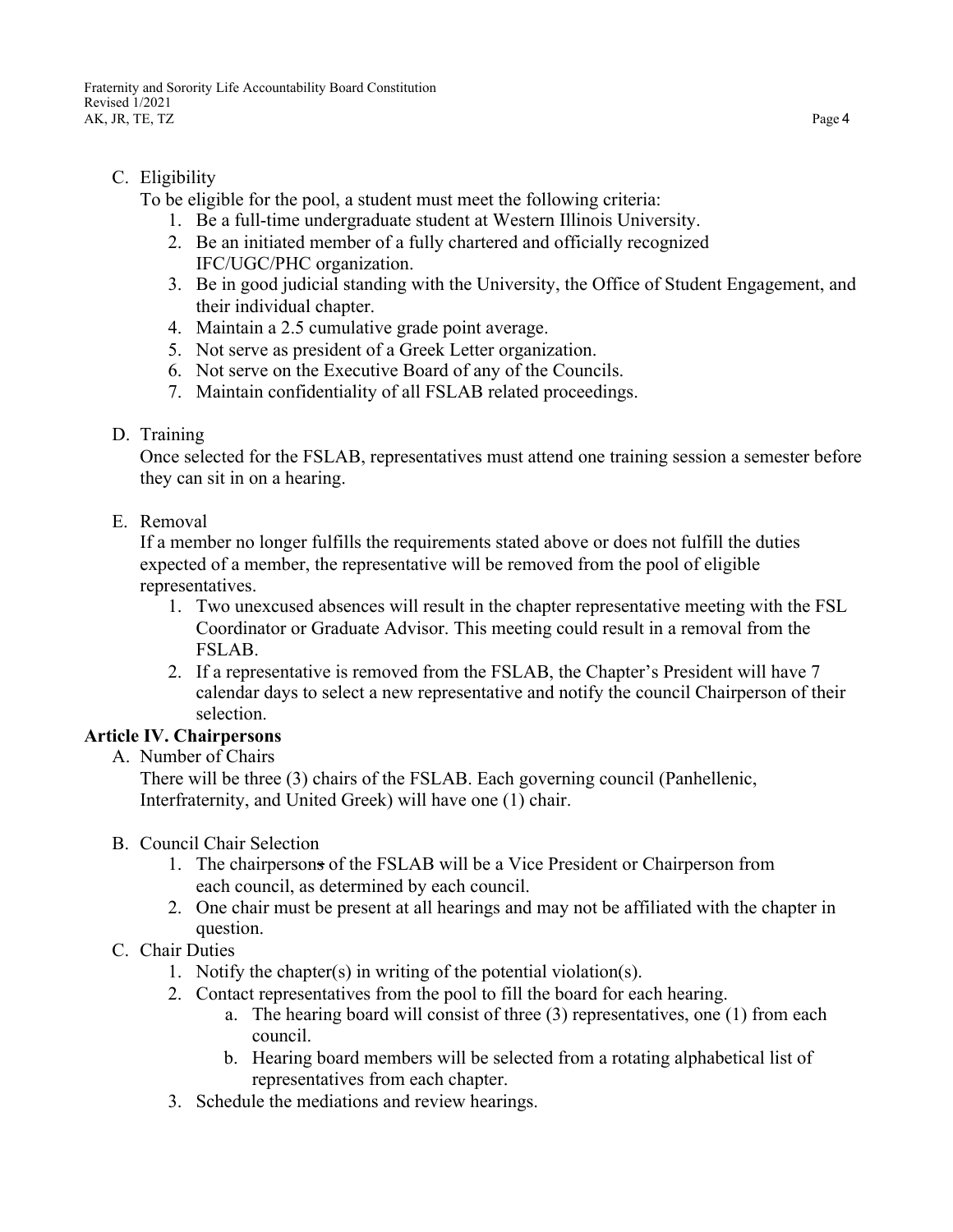- 4. Notify the Fraternity and Sorority Life Coordinator of the recommendations of the FSLAB in writing within days of the hearing.
- 5. Moderate and supervise the behavior/conduct of all individuals in a review hearing..
- 6. Oversee the enforcement of sanctions, ensuring the completion of sanctions.
	- a. Inform Fraternity and Sorority Life professional staff members about the hearing, the outcome of the hearing, and any sanctions given (with included completion dates & repercussions for incompletion.
	- b. Submit a report [via Purple Post] to the Fraternity and Sorority Life Coordinator of the FSLAB's activities at the end of the term of office. The report will include, but is not limited to, the following:
		- i. A summary of the board's activities (number of cases heard, decisions reached, types of cases heard, etc.)
		- ii. Areas that need improvement or clarification and suggestions for improving the overall operation of the Board.
- 7. In collaboration with FSL staff, the chairpersons will call for organizations to submit their representatives at the beginning of each semester. It is the responsibility of the chairperson to ensure each organization in their council has a representative on file before the first hearing of the semester.
- <span id="page-4-0"></span>D. Chairperson Procedures
	- 1. The chairperson shall notify the Chapter president and the Chapter advisor electronically of the necessity to set up a meeting.
	- 2. Chapters involved must contact the FSLAB to set up a meeting within three (3) business days of receiving said letter. Meetings must be within two (2) weeks of original contact.
	- 3. Included in this document will be:
		- a. The specific alleged violation(s) citing the appropriate University, FSL, and/or council policy(ies) or regulation(s)
		- b. A description of the  $act(s)/incidents$  alleged to have been committed
		- c. The time and place (insofar as may reasonably be known) of the incident
		- d. The names of chapter members or nonmembers who have been reported to be involved in the incident
		- e. The time and place of the review hearing or mediation.
		- f. The procedures to be followed at the hearing or mediation
		- g. The name of a contact person where questions can be directed (chairperson or FSLAB advisor)
		- h. The date that chapters must confirm their attendance at a mediation or hearing.

## <span id="page-4-1"></span>**Article V. Jurisdiction**

- A. Per the WIU Student Code of Conduct, the FSLAB maintains adjudication jurisdiction over the behavior and actions of chapter members of social fraternal organizations.
- B. It should be understood by all participants in the judicial process that there is a fundamental difference between the nature of student organization judicial process and criminal or civil law. The aim of these outcomes and resolutions imposed in the judicial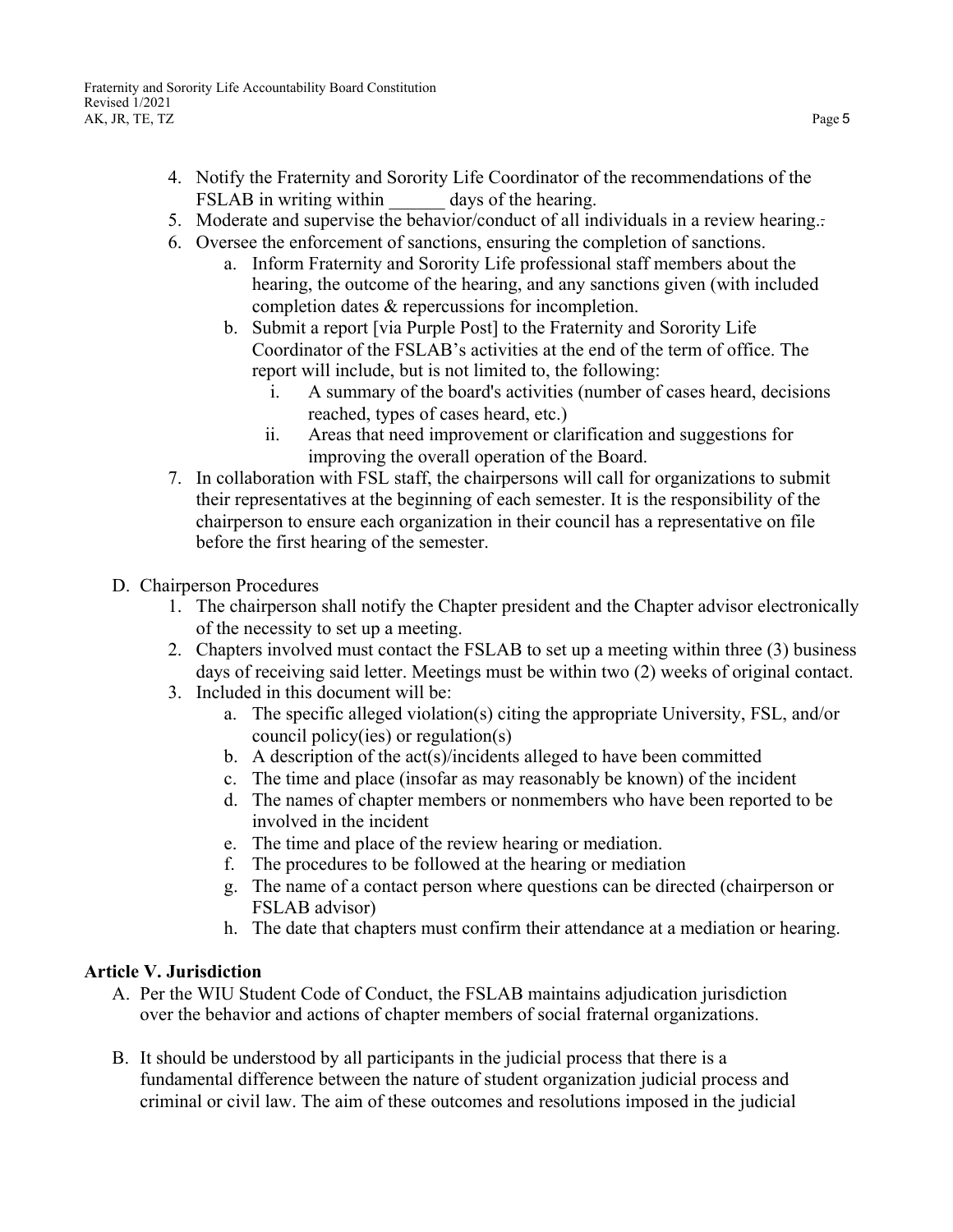process is to educate students, and the types of potential outcomes are not at all equivalent to those of criminal or civil proceedings.

- C. Jurisdiction and discipline shall include actions and events which occur on University or chapter premises, at chapter activities, or at events that can reasonably be assumed to be associated with a social fraternal organization.
- D. Factors to be used in making a determination of whether activities are related to the chapter include the nature and purpose of the event, the involvement of the chapter in planning, organizing, promoting/financing the event, the location of the event, who was invited to the event, and who was in attendance.
- E. Chapter Event Defined
	- 1. An activity shall be deemed to be a chapter event if a reasonable person examining the totality of the event would conclude that it was related to the chapter.
	- 2. Any event or situation sponsored or endorsed by the chapter, or any event an observer would associate with the fraternity.
	- 3. If it looks like a chapter event, even if it does not involve a majority or even a significant number of members, it is a chapter event.

Chapter events may include, but are not limited to:

- 1. Meetings
- 2. Ceremonies
- 3. Retreats
- 4. Banquets
- 5. Conferences
- 6. Conventions
- 7. New member activities
- 8. Social functions, fundraisers, and community service projects
- 9. Recruitment

Note: Violations of recruitment policies shall be handled by the chapter's governing council (IFC, PHC, UGC) first. Appeals shall be handled by the FSL Accountability Board, dependent upon the council's bylaws.

#### <span id="page-5-1"></span><span id="page-5-0"></span>**Article VI. Investigation**

A. Collecting Information

The assigned chair, in coordination with Fraternity & Sorority Life staff, will collect information related to reported incidents.

<span id="page-5-2"></span>B. Evidence

All evidence procured from this investigation must be documented and provided to the FSLAB prior to meeting with the accused chapter(s).

<span id="page-5-3"></span>C. Responsibility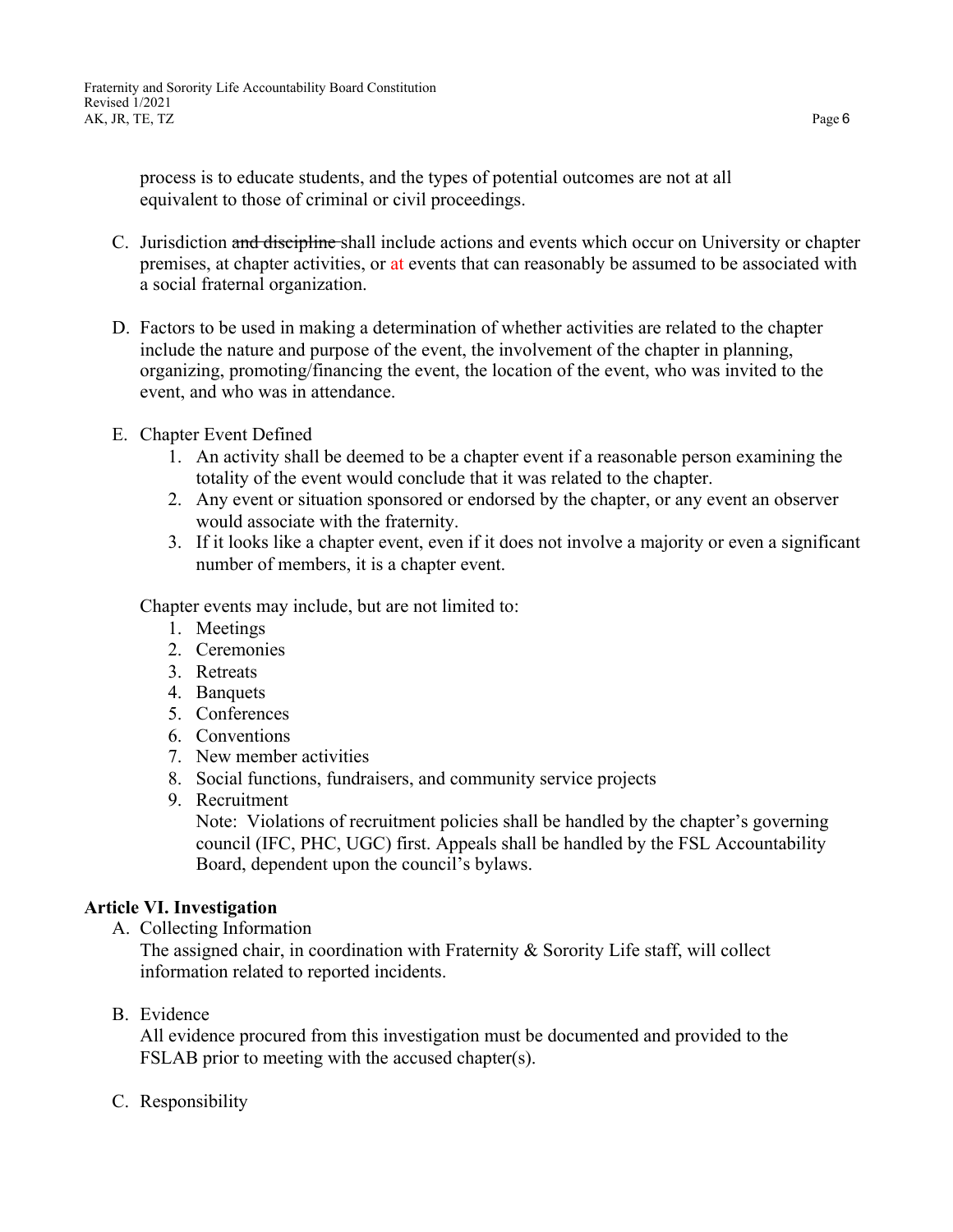- 1. The FSLAB, through collaboration with the Office of Student Engagement, Office of Student Rights & Responsibilities and the chairpersons, has the right to determine whether or not an action is attributable to the chapter or is considered an individual offense.
- 2. In determining whether a chapter may be held collectively responsible for the individual acts of its members, all of the factors and circumstances surrounding the specific incident will be reviewed and evaluated by the FSLAB, including chapter specific attempts at mediation and resolution.
- <span id="page-6-0"></span>D. Review Levels

The FSLAB may assist councils in two ways: mediation and Formal Hearings. Upon receiving a complaint, the Chairpersons, in coordination with Fraternity and Sorority Life staff, will decide whether a chapter will have the opportunity for mediation or will immediately be assigned a Formal Hearing.

<span id="page-6-1"></span>1. Mediation

Mediations exist to facilitate a discussion to reach a mutual agreement between chapters or between a chapter and the Fraternity and Sorority Life Office/Community and should not be treated as a Formal Hearing.

<span id="page-6-2"></span>2. Formal Hearing

A Formal Hearing is a meeting with an individual or multiple fraternity or sorority chapter/s to adjudicate all alleged violations of the Student Code of Conduct, the Office of Student Engagement Policy Manual, and/or one of the council's bylaws or constitutions.

### <span id="page-6-4"></span><span id="page-6-3"></span>**Article VII. Mediation**

### A. Mediation Team

- 1. Members of the mediation team will moderate the case fairly and solely on the evidence presented.
- 2. The mediation team will assist chapters as they assess their own actions and, when violations have occurred, hold them accountable based upon the designation of the offense and its appropriate sanctions.
- 3. The mediation team reserves the right during any meeting to meet each chapter separately or consult privately amongst themselves before making a decision.
- <span id="page-6-5"></span>B. Mediation Process
	- 1. Mediations will be conducted by council chairpersons, unless the Chairperson's chapter is involved. In that case, the chairperson will recuse themselves and the chair of another council will assist in mediation hearings.
	- 2. Mediations will be closed to the public with no more than three (3) representatives of each organization in mediation unless otherwise directed.
	- 3. If multiple chapters are involved, the FSLAB can ask one chapter at a time to attend a meeting before bringing all parties together to decide on a course of action.
	- 4. The FSLAB has the ability to request anyone associated with the alleged violation to attend the mediation. These individuals will not sit in on the entire proceeding, but can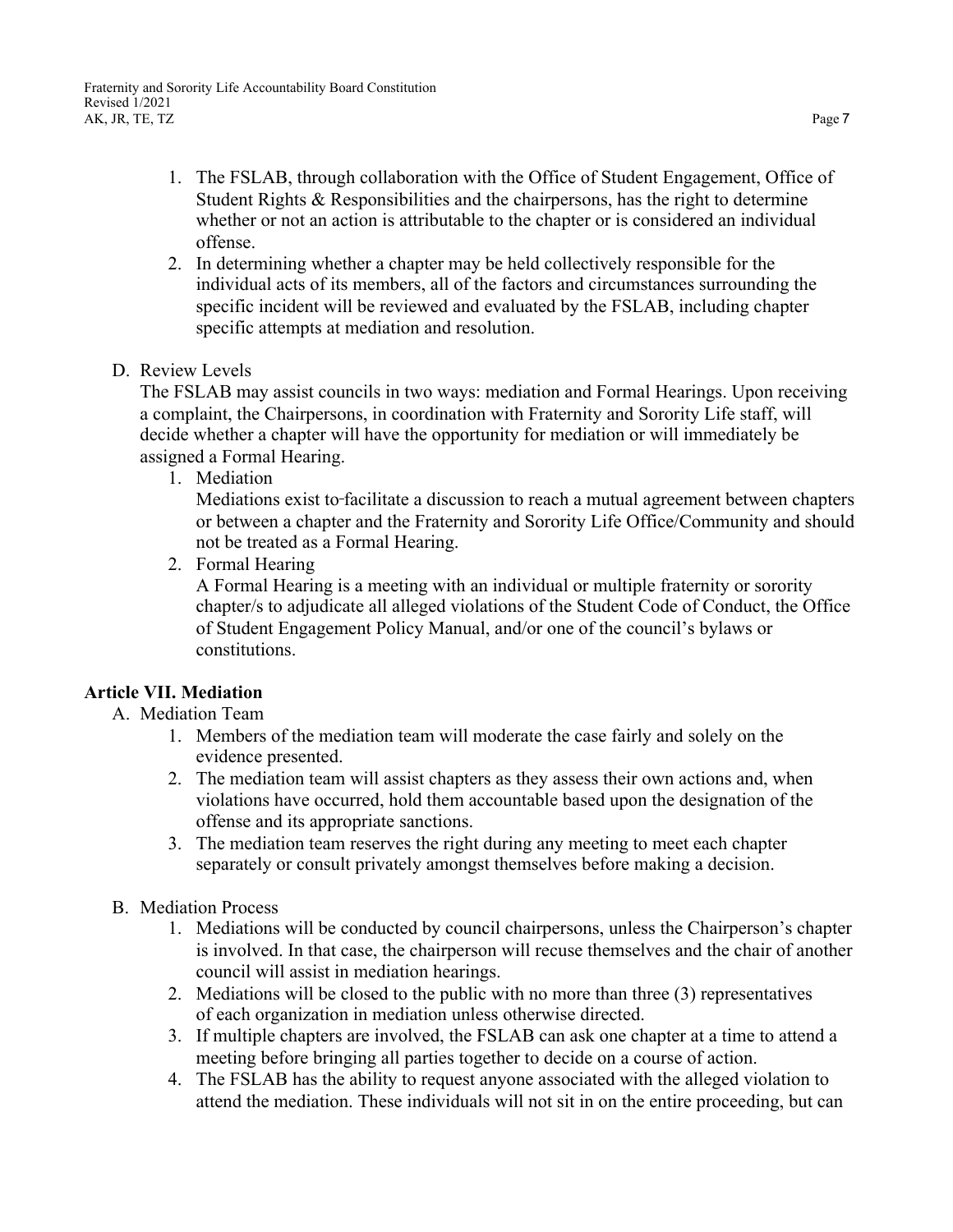be asked to provide a statement and answer questions from those involved and the mediation team.

- 5. Chapters have the option to waive a mediation and request a Formal Hearing.
- 6. Mediation is not required prior to an official hearing. If the chairpersons or Fraternity and Sorority Life staff believe a hearing is necessary, they do not need to hold a mediation before the situation can proceed to a Formal Hearing.
- 7. Should an accused chapter fail to appear after proper notification, a Formal Hearing will automatically be required.
- 8. If a chapter can no longer attend a mediation, they must inform the FSLAB at least twenty-four (24) hours in advance. The chapter must provide reasoning for why they cannot attend the mediation and provide a plan to set up a new mediation.
- 9. A chapter has the right to request a Formal Hearing instead of mediation.
- <span id="page-7-0"></span>C. Mediation Decisions
	- 1. All parties in a mediation must agree on any decisions made for them to be valid, including any organizations involved and the mediation team. An agreement shall be crafted and signed by both parties within 3-5 business days of the mediation session.
	- 2. If a reasonable decision cannot be made based on the mediation, violations are found to be egregious enough to warrant a hearing, or a chapter refuses a mediation session, a Formal Hearing will be conducted.
	- 3. Any organization violating a mediation agreement will be forwarded to a hearing board for failure to comply.
	- 4. Decisions agreed upon in mediation by all parties involved cannot be appealed.
	- 5. Decisions reached in mediation will be sent to the chapter president, advisor, FSL Coordinator, the Director of the Office of Student Engagement, and, if warranted, Inter/National organizations.

### <span id="page-7-2"></span><span id="page-7-1"></span>**Article VIII. Formal Hearings Process**

A. Hearing Meetings

A Formal Hearing is a meeting with an individual or multiple fraternity or sorority chapters to adjudicate all alleged violations of the Student Code of Conduct, the Office of Student Engagement Policy Manual, Fraternity & Sorority Life policies, and/or one of the council's bylaws or constitutions.

- 1. The standard of responsibility is based on a preponderance of the evidence in the student conduct process. This means a violation more likely than not occurred (50.1% chance that the accused is responsible).
- 2. Members of the board shall judge the case fairly and solely on the evidence presented.
- 3. Hearings will be closed to the public with no more than three (3) representatives of each charged organization present, unless otherwise directed.
- 4. If a chapter can no longer make a meeting, they must inform the FSLAB at least twenty-four (24) hours in advance. The chapter must provide reasoning for why they cannot attend the hearing and provide a plan to set up a new hearing.
- 5. Should an accused chapter fail to appear after proper notification, the hearing shall be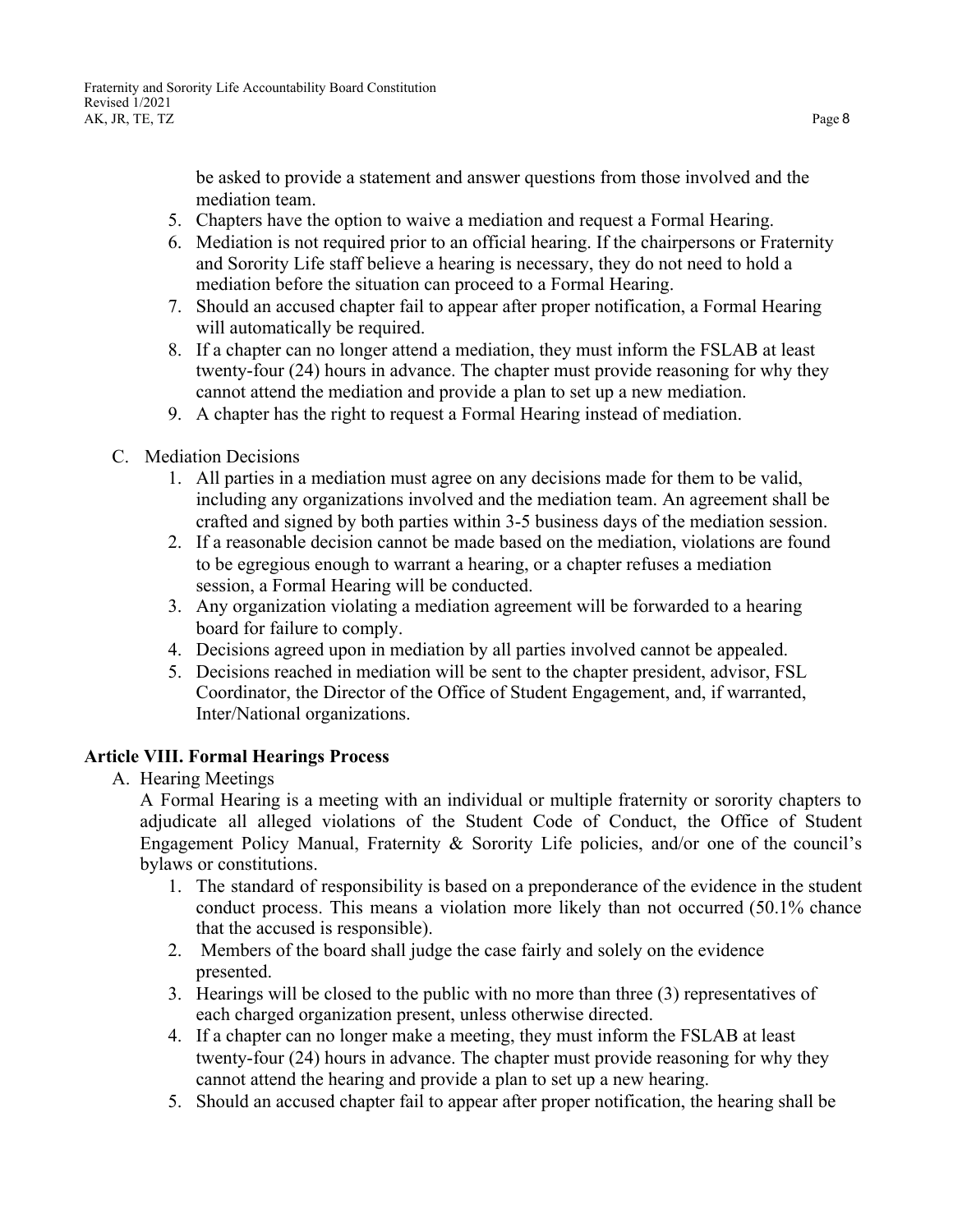conducted in absence of the chapter. Evidence in support of the charges will be presented to and considered by the FSLAB.

- 6. The board has the ability to request anyone associated with the alleged violation to attend the hearing. These individuals will not sit in on the entire proceeding, but can be asked to provide a statement and answer questions from the accused and the FSLAB.
- <span id="page-8-0"></span>B. Participants

Attendance at all FSL Accountability Board hearings shall be limited to:

- 1. The president of the member chapter involved
- 2. One additional member chapter representative or designee
- 3. Witnesses (At the discretion of the Graduate Advisor, witnesses may be excluded from the hearing room until it is their turn to present their case.)
- 4. FSLAB Representatives assigned to the hearing
- 5. The FSLAB Chair
- 6. The registered chapter advisor(s) (advisory capacity only)
- <span id="page-8-1"></span>C. Confidentiality

All individuals involved in a hearing are required to agree to a statement of confidentiality. Individuals shall not disclose information regarding the following:

- 1. Any individuals, member chapters, or FSL Accountability Board Representatives involved
- 2. Details of the proceedings
- 3. Witness testimony
- <span id="page-8-2"></span>D. Hearing Process
	- 1. Initiation of the Hearing

The FSLAB Chair shall inform all individuals present that the hearing will be conducted in an orderly manner and any person causing disruption will be asked to leave. Additionally, they shall advise the charged member chapter of the formality of the hearing and the necessity of all parties to be truthful.

2. Overview of Judicial Hearing Process:

The FSLAB Chair shall outline the process for the remainder of the hearing as follows:

- a. Presentation of alleged charges, violations, and investigatory evidence against the charged member chapter shall be presented by the Chairperson
- b. Charged member chapter may ask questions;
- c. FSLAB Representatives may ask questions;
- d. Presentation of charged member chapter:
- e. FSLAB Representatives may ask questions;
- f. Calling of Witnesses
- g. Charged member chapter may ask questions;
- h. FSLAB Representatives may ask questions;
- i. Charged member chapter may give final statement;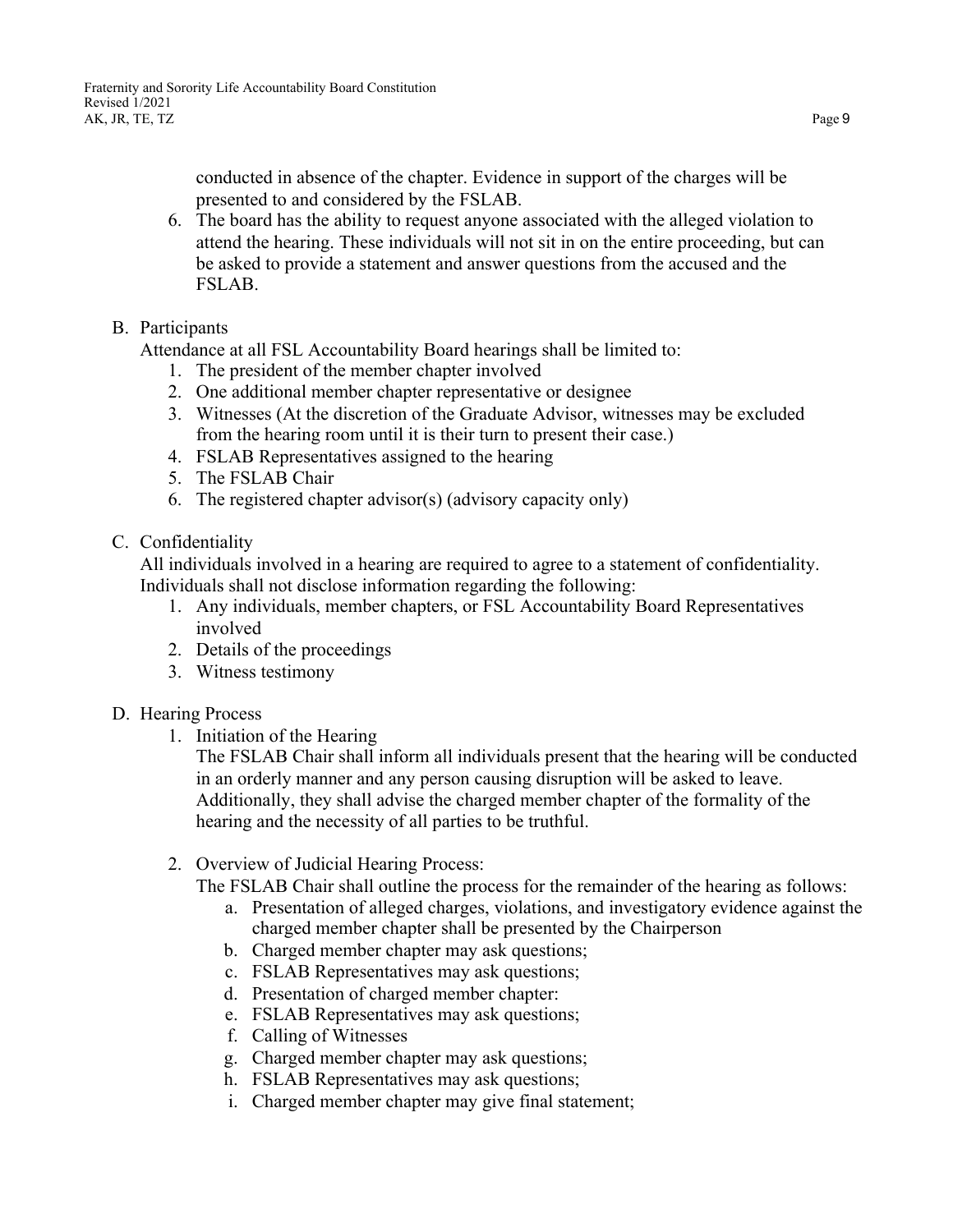j. FSLAB Representatives deliberate in a closed session to determine findings of responsibility and if necessary, appropriate sanction(s).

### <span id="page-9-0"></span>**Article IX. Infractions**

#### A. Infractions

If, after mediation or a Formal Hearing, a chapter is found responsible for an infraction against the FSL community at Western Illinois University, the FSLAB will use the following guide to hold chapters accountable for their actions.

- 1. The category of the violation:
	- a. Fraternity & Sorority Life Policy only
	- b. FSL and University Policy
	- c. University Policy exclusively
	- d. The severity of the infraction.
	- e. The accused organization's previous conduct and overall public relations.
	- f. The individual or organization's compliance with hearing procedures.
- 2. Being found in violation can affect the chapter's good standing with its respective governing Council and/or the University.
- 3. The FSLAB will work diligently to assure that any outcome(s) and/or resolution(s) will be tailored to match the infraction.
- <span id="page-9-1"></span>B. Infractions Guide

Infractions can be based on the following: FSL Policies, University Policies, or incidents that reflect negatively on the FSL community or WIU. The FSLAB may only adjudicate cases of organizational nature. (See Example Infractions below on the following pages.)

A chapter can be found in violation of the following infractions however this list is not exhaustive and serves as an example:

- 1. Violation of COVID University Policies & Guidelines
- 2. Physical Altercations by chapter affiliated members (if not being pursued by Student Rights & Responsibilities or the Office of Public Safety)
- 3. Violation of Social Event Management Policies
- 4. Alcohol at rush/recruitment/interest events
- 5. Underage drinking at a chapter event
- 6. Consuming illegal substances at chapter events
- 7. Advertising of illegal substances or alcohol on chapter affiliated social media
- 8. Bullying: verbal, physical, or emotional, Including: threats of physical violence, racism, discrimination
- 9. Consuming alcohol or illegal substances at an FSL sponsored event if the chapter, council, or FSL Office paid for event
- 10. Hosting an unregistered social event with alcohol
- 11. Disorderly conduct at Intramural Matches/Games
- 12. Not attending mandatory FSL events/meetings set by the FSL office
- 13. Failure to submit organization paperwork with the OSE or FSL office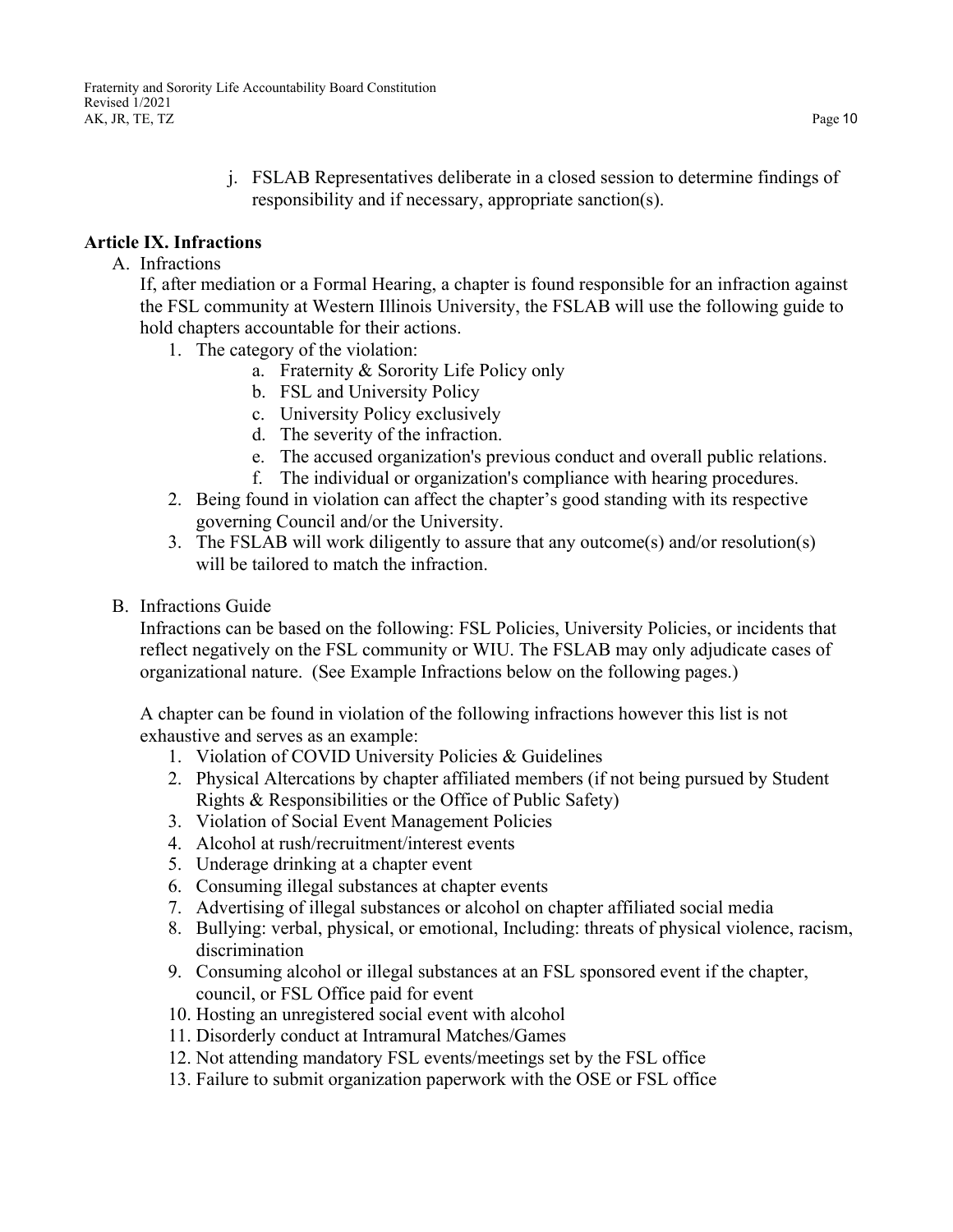<span id="page-10-0"></span>C. Infraction Tiers

<span id="page-10-1"></span>The following Tier System is based on severity and nature of alleged violations as well as frequency of the alleged violations by the chapter.

- 1. Tier I
	- a. Tier I warnings may involve, but are not limited to, unintentional and/or accidental infractions.
	- b. When a time frame is necessary for an outcome and/or resolution, it cannot exceed eight (8) weeks (not including University breaks).
- <span id="page-10-2"></span>2. Tier II
	- a. Tier II infractions may involve but are not limited to intentional and/or non-accidental infractions and may also include repeat policy violation offenders.
	- b. Tier II can serve as both a second chance and possible final warning to the organization.
	- c. When a time frame is necessary for an outcome and/or resolution, it cannot exceed sixteen (16) weeks (not including University breaks).
- <span id="page-10-3"></span>3. Tier III
	- a. Tier III infractions may involve but are not limited to multiple intentional and/or non-accidental infractions. They may also include multiple repeat policy violation offenders and/or deliberately jeopardizing the safety of chapter members, guests, the FSL Community or the University.
	- b. Tier III infractions can affect the chapter's good standing with its respective governing council and/or the University.
	- c. When a time frame is necessary for an outcome and/or resolution, it cannot exceed one calendar year (not including University breaks).
	- d. Tier III violations can be sent to the Office of Student Rights & Responsibilities for organizational review if a possible sanction is suspension or expulsion of the chapter from campus.
- 4. More than one of the outcomes and/or resolutions listed in Appendix A may be imposed for any single violation.
- 5. Chapters and FLAB members can use the outcomes and resolutions outlined in Appendix A as a guide for suggesting disciplinary action during a mediation or Formal Hearing. Chapters are not limited to this list and may bring any other outcome and/or resolution they deem appropriate.
- <span id="page-10-4"></span>D. Infraction Approval and Notification
	- 1. In each case when the FSLAB determines that an organization has violated policy, the outcome(s) and/or resolution(s) must be approved by the Fraternity and Sorority Life Coordinator.
	- 2. After approval of the coordinator, the chairperson assigned to the case will notify the chapter in writing of their outcomes and sanctions.
	- 3. The FSL coordinator reserves the right to suggest higher sanctions to the FSLAB if they deem necessary.
	- 4. Notification of violation and sanctions and/or resolutions will be sent to the chapter president, advisor, Inter/National organizations, the Fraternity and Sorority Life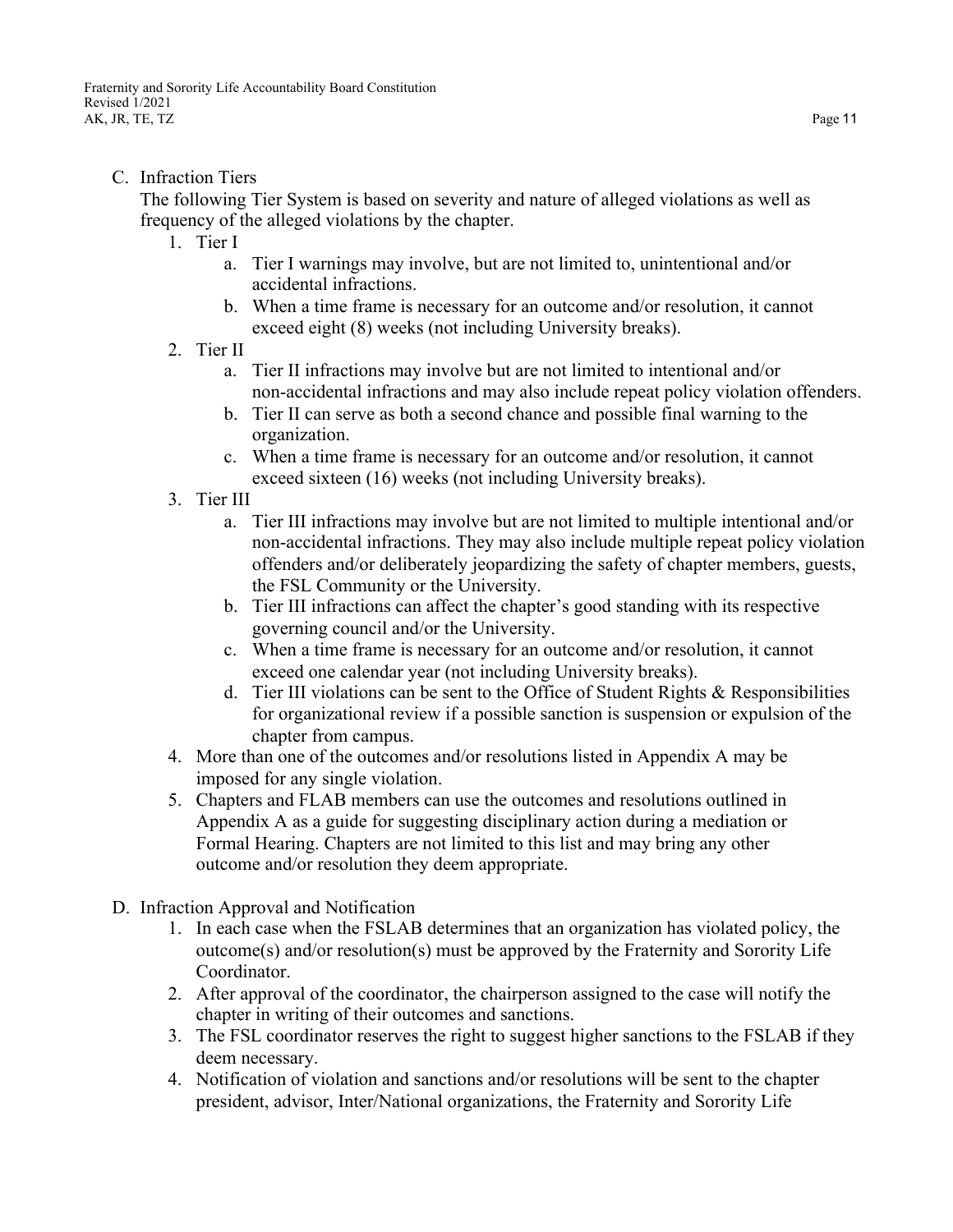Coordinator, and the Director of the Office of Student Engagement.

- 5. Decisions will be made and distributed to involved chapters within 3-5 business days of the conclusion of a hearing.
- <span id="page-11-0"></span>E. Failure to Comply

A sanction is any requirement or status imposed as a result of accepting responsibility or being found responsible for violating FSL or WIU policies.

- 1. Offenses are on a 8 16-week basis, dependent upon the Tier, (not including University breaks) unless a clear pattern has been established (ie. Tier III infractions).
- 2. If a chapter fails to meet the requirements of their given offense within the timeframe established by the board, the FSLAB may choose to impose the next level of sanctions until the sanctions are completed.
- 3. If the chapter fails to meet all levels of sanctions, it will either be referred back to the FSLAB, to Student Rights & Responsibilities and/or their (Inter)National or Regional Organization for further adjudication.
- 4. Violating any institutional policies during a "probationary" period will result in a report being made to the Office of Student Rights & Responsibilities for adjudication.
- 5. In the case that an alleged violation warrants organizational review of a chapter, the report will be filed with the Office of Student Rights & Responsibilities for adjudication, with the potential of suspension or expulsion of the chapter from the University.
- 6. Infractions can also be forwarded to the Office of Student Rights & Responsibilities for organizational review if a possible sanction is suspension or expulsion of the chapter from campus.

## <span id="page-11-1"></span>**Article X. Sanction Appeals**

- A. Only Formal Hearings may be appealed. Mediations are not eligible for appeal, as they are mutually agreed upon decisions.
- B. A decision reached after a hearing may be appealed by the accused respondent chapter.
- C. Appeals must be submitted in writing and be received by the Director of Student Engagement within five (5) calendar days of the written decision. The Director of Student Engagement will review and act on a filed appeal.
- D. Except as required to explain the basis of new information, an appeal will be limited to a review of the record of the hearing and supporting documents for one or more of the following purposes:
	- 1. To determine whether the hearing was conducted fairly in light of the charges and information presented, and in conformity with prescribed procedures. Deviations from designated procedures will not be a basis for ng an appeal unless significant prejudice results.
	- 2. To determine if the complaining party had a reasonable opportunity to prepare and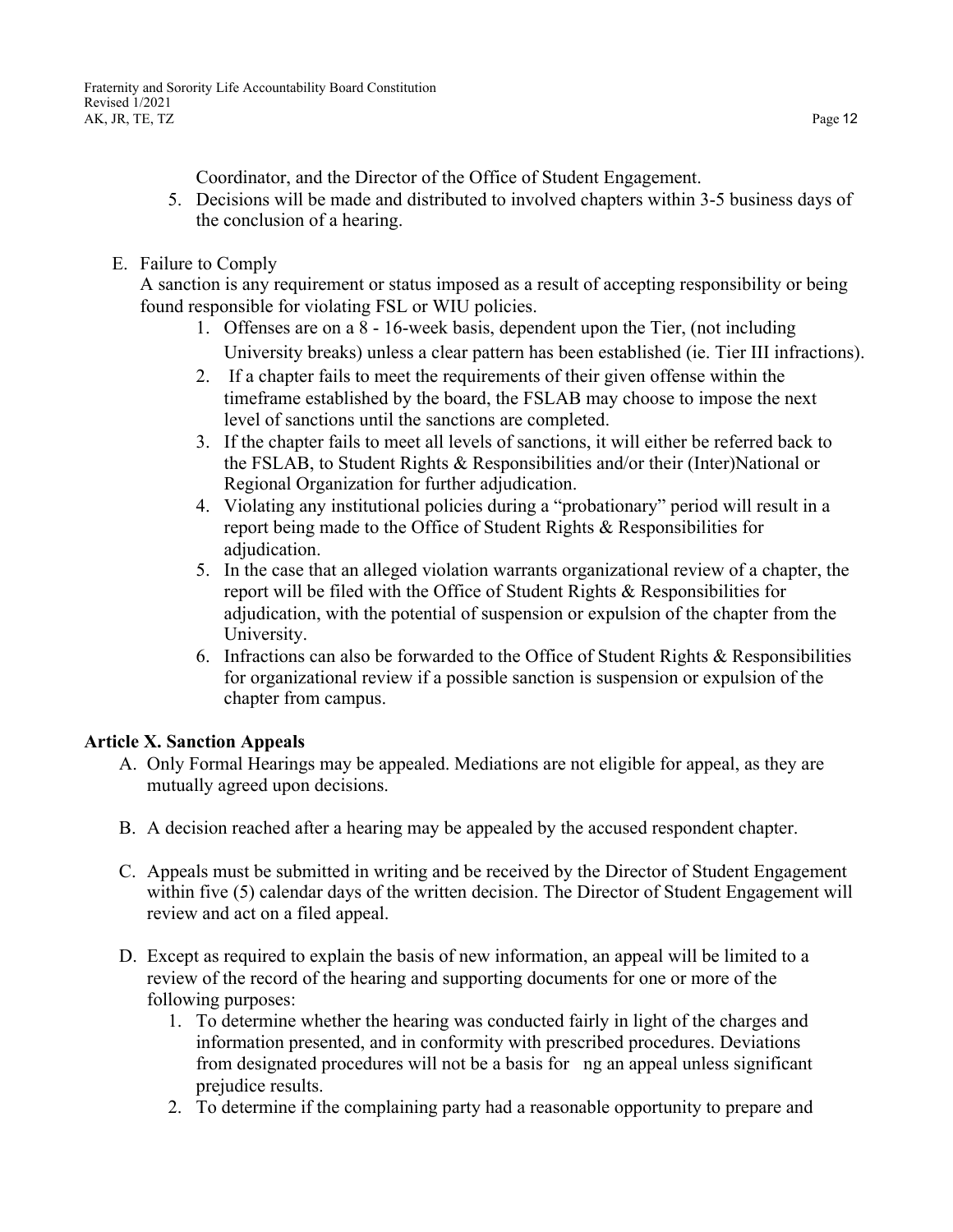present information that the Code of Student Conduct had been violated.

- 3. To determine if the accused student/chapter members had a reasonable opportunity to prepare and present a response to those allegations.
- 4. To determine whether the decision reached regarding the accused organization was based on substantial information; that is, whether there were facts in the case that, if believed by the fact finder, were sufficient to establish that a violation of FSL, University, or Inter/National policies occurred.
- 5. To determine whether the sanction(s) imposed were appropriate for the violation of FSL, University, or Inter/National policies which the accused organization was found to have committed.
- 6. To consider new information sufficient to alter a decision or other relevant facts not brought out in the original hearing, because such information and/or facts were not known to the board appealing at the time of the original hearing.
- E. After receiving an appeal and reviewing all available information, the Director of Student Engagement may elect to:
	- 1. Affirm the finding and the sanction originally determined.
	- 2. Affirm the finding and modify the sanction.
	- 3. Remand the case to the original hearing board with instructions.
	- 4. Dismiss the case.
- F. Sanctions will be deferred pending appellate proceedings.

## <span id="page-12-0"></span>**Article XI. Records of FSLAB Hearings**

- A. All disciplinary records concerning Fraternities and Sororities are maintained permanently for archival purposes in the Office of Student Engagement.
- B. Records will be accessible to advisors and presidents of chapters. Requests to review records must be submitted to the Fraternity and Sorority Life Coordinator or the Graduate Advisor overseeing the board at least two (2) business days in advance.
- C. The FSLAB reserves the right to record the proceedings using audio and/or video.

## <span id="page-12-1"></span>**Article XII. Revisions to the FSLAB Policy**

- A. This document should be assessed, evaluated, reviewed, and updated by the Fraternity and Sorority Life Coordinator, the Graduate Advisor(s), and the chairperson at least once a calendar year.
- B. Updates to this document can be made through one of the following ways and must be approved by the Director of Student Engagement:
	- 1. Recommendations voted upon by one or more governing Councils (Individual chapters must work through their respective councils)
	- 2. Recommendations made by members of the FSLAB subcommittee designed specifically to assess and evaluate the effectiveness of the FSLAB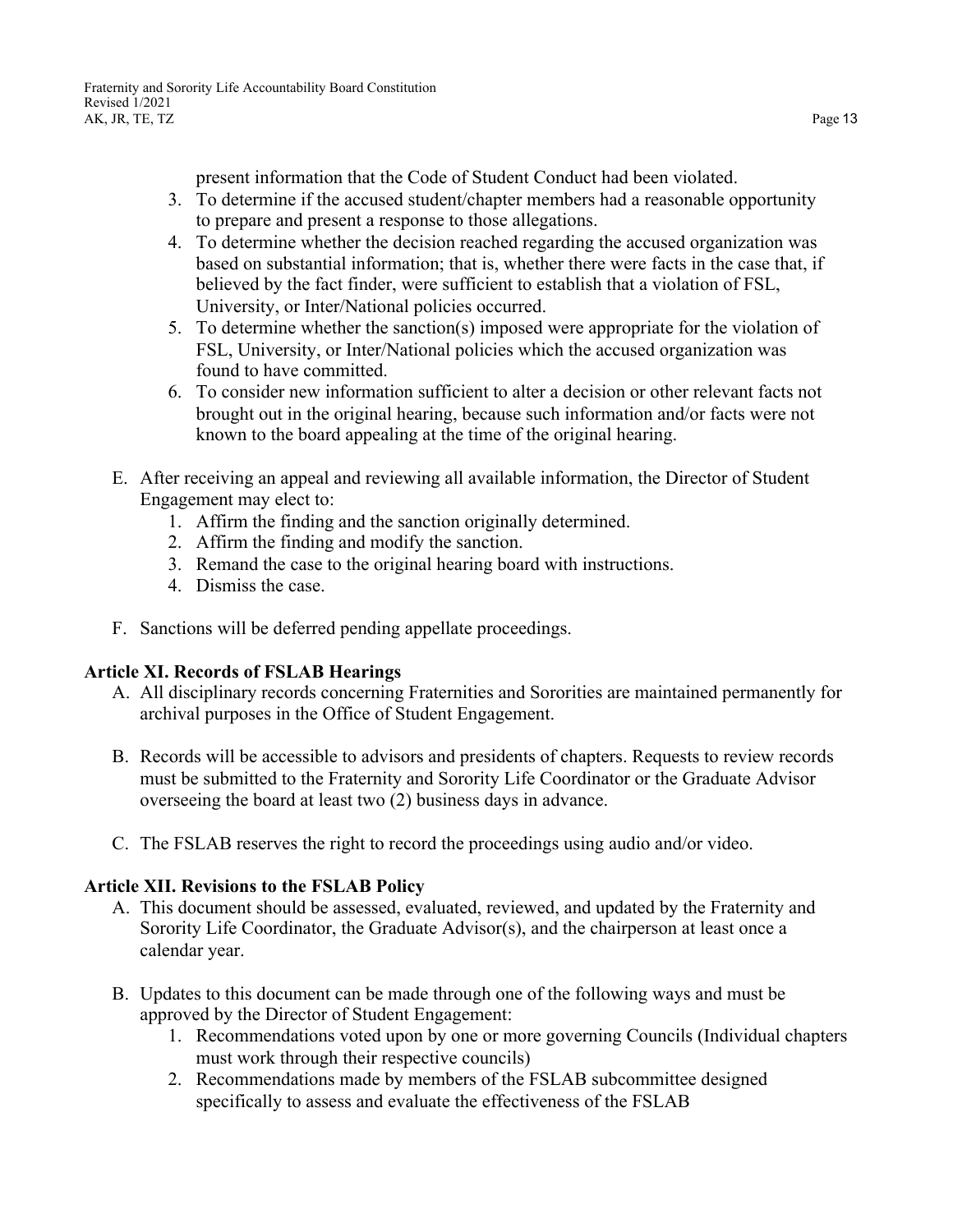- 3. Recommendations made by the co-chairs of the FSLAB.
- 4. Recommendations made by the Graduate Advisor(s).
- 5. Recommendations made by the Fraternity and Sorority Life Coordinator
- <span id="page-13-0"></span>C. At the conclusion of each school year, a subcommittee composed of members outside of Fraternity and Sorority Life will review the activities of the FSLAB.
	- 1. This committee will be recruited and selected by the Chairpersons, in coordination with the Fraternity & Sorority Life staff members.
	- 2. The committee will be made up of at least five (5) individuals outside of the Fraternity and Sorority Life community.
	- 3. Committee members can be anyone who is faculty, staff, or a student outside of the Fraternity and Sorority Life community
	- 4. Committee members will review the-of-the-semester reports submitted to Fraternity and Sorority Life Coordinator to evaluate the activities of the FSLAB.